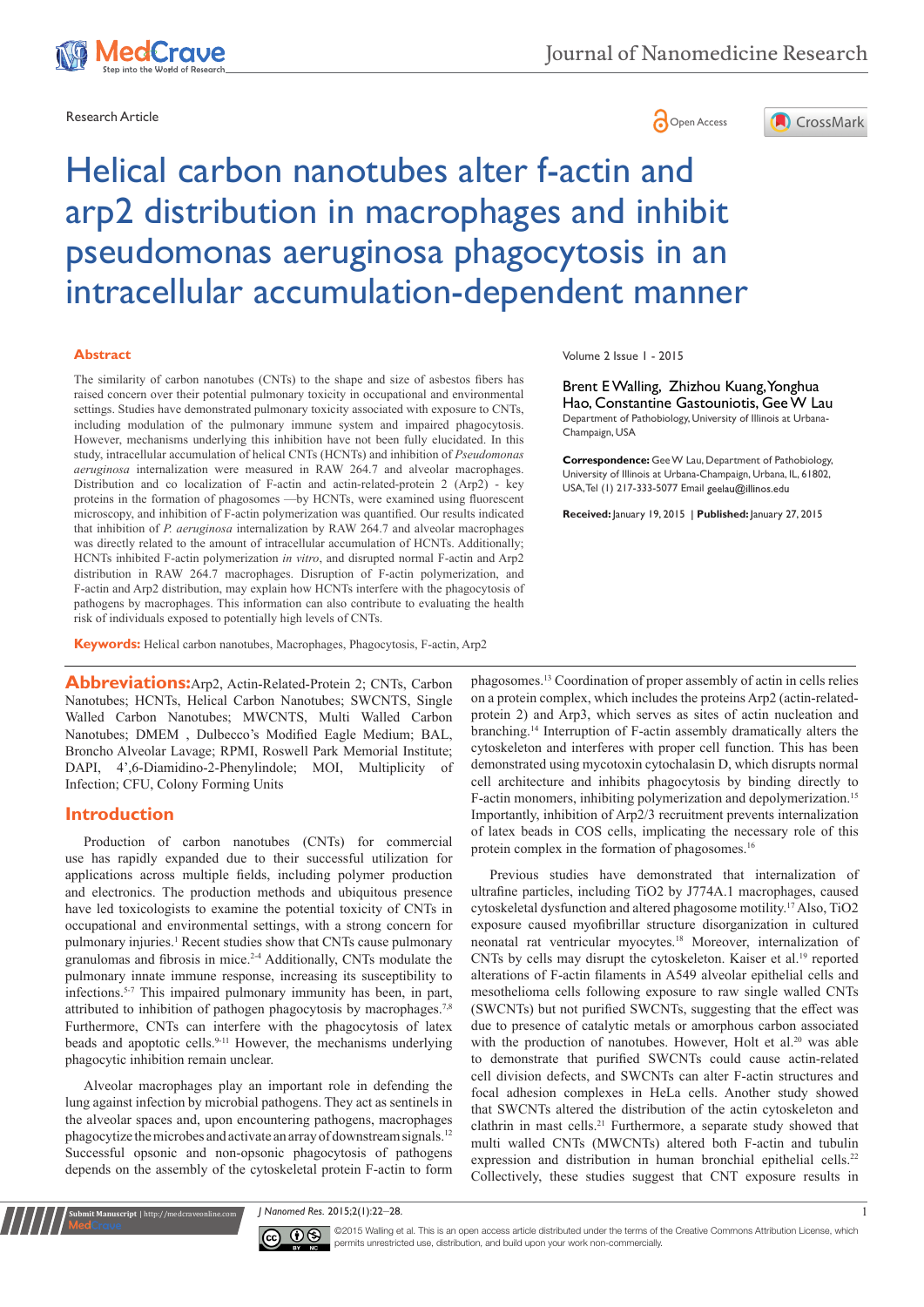alteration of F-actin distribution and/or expression but this may be dependent on specific types of purified CNTs and cell lineages used. Our work was undertaken to examine how a type of MWCNTs, helical CNTs (HCNTs), affect Arp2 and F-actin distribution in immortalized macrophages. Additionally, we examined whether the accumulation of HCNTs that disrupted Arp2/3-F-actin in macrophages also inhibited phagocytosis of *P. aeruginosa*.

# **Materials and methods**

#### **Chemicals and cell lines**

Chemicals were purchased from Sigma-Aldrich, unless stated otherwise. Actistain-555 was purchased from Cytoskeleton, Inc. Prolong Gold mounting medium was purchased from Invitrogen. The murine RAW 264.7 macrophages were purchased from ATCC (#TIB-71). RAW 264.7 macrophages were maintained in Dulbecco's modified eagle medium (DMEM) supplemented with 10% fetal bovine serum, penicillin, and streptomycin until 70-80% confluence at 37°C in 5% CO2. Alveolar macrophages from untreated CD-1 mice were harvested by broncho alveolar lavage (BAL), pooled, resuspended in Roswell Park Memorial Institute (RPMI) medium, and plated in wells containing autoclaved glass cover slips at a density of 5x105 cells per well for 2 hours at 37°C in 5% CO2 to allow attachment.

### **Preparation of HCNTs**

HCNTs (Cheap Tubes Inc.) were suspended to 1 mg/ml in DMEM without phenol (Gibco) with dispersal media (0.01% Tween-80 in PBS), vortexed, sonicated on ice, and diluted to desired concentrations. Physical characteristics of the HCNTs were previously determined with TEM, SEM, DLS, and Raman spectroscopy.<sup>8</sup>

#### **Examination of F-actin and Arp2 distribution**

RAW 264.7 macrophages were placed on glass cover slips at a density of 1X105 cells/well and allowed to adhere overnight. The following day, macrophages were washed and exposed to HCNTs at a concentration of 0, 10, and 100 μg/ml for 24 hours, similar to low and high levels of *in vitro* exposure from previously published studies.7,11 Cells were then washed with PBS and fixed with 4% paraformaldehyde for 1 hour at room temperature. Fixed cells were washed and permeabilized with 0.1% Triton X-100 for 30 minutes at room temperature. Following permeabilization and washing, cells were blocked with 5% BSA incubated for one hour at room temperature followed by incubation with 1:100 anti-Arp2 antibody (Abcam, Inc.) for 2 hours. After washing with PBS, cells were incubated in the dark with 100 nM phalloidin (a phallotoxin which binds at the interface between F-actin subunits) conjugated to the fluorescent dye rhodamine (Acti-stain 555 phalloidin, Cytoskeleton, Inc.) and 488-labeled goat anti-rabbit antibody for 30 minutes. Cells were then washed and coverslips were mounted onto glass slides with an antifade mounting medium containing 4',6-diamidino-2 phenylindole (DAPI) (Prolong Gold, Invitrogen).

Harvested murine alveolar macrophages (see below) were plated in wells with glass coverslips at a density of 1X105 cells/well and allowed to adhere over 2 hours. The macrophages were then washed and exposed to HCNTs at a concentration of 0, 10, and 100 μg/ml for 1 hour. Cells were then washed, fixed, permeabilized, stained, and mounted as described above. Internalization of HCNTs and localization of F-actin and Arp2 was determined on an Olympus Fluoview confocal system using a Melles Griot Krypton laser with a 100X oil objective and proprietary Olympus "Fluoview" software (FV300 v 5).

To measure the accumulation of HCNTs within the intracellular space of macrophages, TIFF images obtained from confocal microscopic examination of macrophages were analyzed using the Adobe Photoshop software. Individual cells were randomly selected and pixel intensity was examined using a histogram, which assigned a numeric value for the brightness of individual pixels from 0 (black) to 255 (white). Areas of unencumbered macrophages and extracellular space were used to establish the threshold for the darkest pixels not associated with HCNTs. Macrophages with HCNTs were then analyzed and the percent of pixels with an intensity value below the threshold set by the unencumbered macrophages was obtained. HCNT-laden macrophages were categorized based on percent pixels below the set threshold (i.e. 1-20%, 21-40%, etc.) and enumerated for the presence of PAO1-GFP in the cytoplasm.

Analysis of mean fluorescence for both F-actin and Arp2 was performed using the Image J software by examining the stack of images (slices) collected by confocal microscopy. For each cell, the bottom and the top slice were visualized, the distance between them was measured and nine equidistant slices were determined, giving a total of 11 slices including the bottom (slice 1), middle (slice 6), and top (slice 11). For each slice, the cell border was traced and both the mean F-actin (red) and Arp2 (green) fluorescent intensity was measured. Slice 6 was selected to represent the middle of the cell for subsequent analysis. A line from cell edge to the opposite cell edge was drawn to both include the nucleus (long axis) and exclude the nucleus (short axis). Fluorescence intensity for F-actin and Arp2 was measured along the line and 51 equidistant points, from edge to edge, were used for analysis.

#### **In vitro F-actin polymerization assays**

The effects of HCNTs on F-actin polymerization were quantified using the Actin Polymerization Biochem Kit (Cytoskeleton, Inc.) following the manufacturer's instructions. Briefly, RAW 264.7 macrophages were allowed to adhere overnight. Depolymerized F-actin and HCNTs (at concentrations of 0, 10, or 100  $\mu$ g/ml) were added to the wells prior to the addition of actin polymerization buffer. Fluorescence was measured until the signal plateaued at approximately 70 minutes.

#### **In vitro P. aeruginosa internalization assays**

Internalization of the GFP-expressing *P. aeruginosa* strain PAO1- GFP by HCNT-exposed RAW 264.7 macrophages was evaluated using confocal microscopy. Initially, 1X106 RAW 264.7 macrophages were placed on 6-well tissue culture plates overnight. Macrophages were washed and HCNTs were added at a concentration of 0, 10 or 100  $\mu$ g/ ml for 24 hours. Macrophages were washed to remove non-internalized nanotubes and incubated with PAO1-GFP at a multiplicity of infection (MOI) of 10:1. After 1 hour, macrophages were washed to remove extracellular PAO1-GFP, and then fixed with 4% paraformaldehyde for 1 hour at room temperature. Coverslips were mounted on glass slides with per mount and sealed with clear nail polish. Macrophages were subsequently examined and enumerated for the presence of internalized bacteria by confocal fluorescence microscopy.

### **HCNT exposure and P. aeruginosa infection in mice**

Animal studies were performed with approval by the Institutional Animal Care and Use Committee at the University of Illinois at Urbana-Champaign. Six-week old wild-type CD-1 mice (Charles River Laboratories) were housed in positively ventilated micro isolator cages with automatic recirculating water, located in a room with laminar, high efficiency particle accumulation-filtered air. The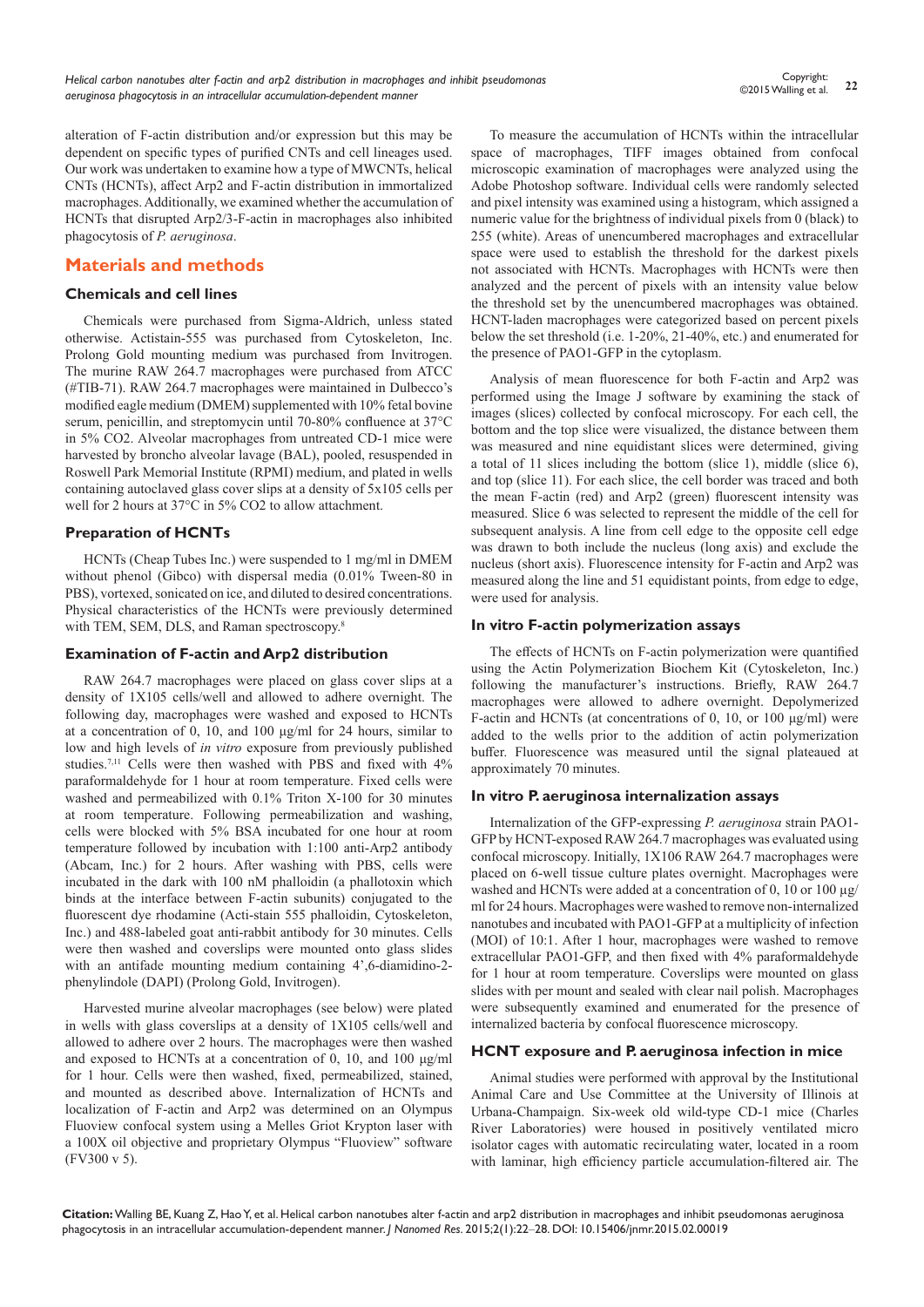animals received autoclaved food, water, and bedding. Mice were intranasally inoculated with 50 µg of HCNTs in 50 µl of dispersal media or equivalent volume of dispersal media twice/week for 3 weeks, a protocol similar to those used in previously published studies exploring the impact of CNTs on the pulmonary immune system.<sup>23,24</sup> Under this protocol, the calculated equivalent human exposure would be obtained in 8.4 years, 1.1 years, and 2.7 months when exposed to 53, 400, and 2000 μg/m3, respectively, which represent airborne concentrations that have been measured from facilities utilizing different and variably rigorous controls to limit airborne exposure.<sup>8</sup> Three days after the final HCNT dose, mice were intranasally inoculated with 1X107 colony forming units (CFU) of PAO1-GFP. After 1 hour, mouse lungs were lavaged for cell collection and confocal microscopy to examine internalized bacteria. BAL was performed as previously described.25,26 Briefly, the trachea was exposed and 1.0 ml cold PBS was injected and removed from the lungs through an 18 gauge needle. This first aliquot was placed on ice. Mouse lungs were BAL three more times with 1.0 ml and pooled separately. The first aliquot was centrifuged at 500 g for 5 minutes and the supernatant was removed and preserved at -80°C. The cells from the first aliquot were resuspended in PBS and pooled with the additional 3 ml of BALF. Cells were concentrated on glass slides by cytospin and fixed with 4% paraformaldehyde overnight at 4ºC. Internalization of PAO1-GFP was determined by evaluating at least 200 macrophages from each mouse by confocal microscopy.

#### **Statistical analysis**

Normality of the data was evaluated using the Anderson-Darling normality test with rejection of normality when p-value <0.05. For comparing the means of 2 groups, the Student's t-test was used. For comparing the means of groups of three or more, data were analyzed for statistical significance by ANOVA followed by Tukey's tests for comparison between the means.

#### **Results**

Initially, we examined whether the presence of HCNTs in the intracellular space impair phagocytosis. Additionally, we were curious whether exposure to different concentrations of HCNTs led to different levels of intracellular accumulation and how this might alter the uptake of *P. aeruginosa*. RAW 264.7 macrophages were exposed to different concentrations of HCNTs for 24 hours before exposure to a GFP expressing *P. aeruginosa* strain PAO1-GFP. Confocal microscopy showed that pre-exposure to both low concentration (10  $\mu$ g/ml) and high concentration (100  $\mu$ g/ml) of HCNTs significantly inhibited internalization of PAO1-GFP by RAW 264.7 macrophages (Figure 1a & 1b). Using Photoshop software, we quantified the percentage of intracellular cytoplasmic space occupied by HCNTs and correlated obtained data to observed internalization of PAO1. We used a simplified method of quantifying intracellular particle accumulation, which differed from approach published by other investigators.<sup>27,28</sup> For example, Muhlfeld et al.<sup>27</sup> developed a relative deposition index which examined distribution of nanoparticles by size in cellular compartments but acknowledged its limitation in the extrapolation of quantification. Tian et al.<sup>28</sup> developed a "max-flat assay" using confocal microscopy which could accurately quantify the uptake of fluorescent polystyrene beads by counting each bead. However, because of the variety in sizes and shapes of the HCNTs, as well as some aggregation, counting individual HCNTs was not possible. Instead, we exploited the distinct contrast between the HCNTs and surrounding intracellular space, which allowed for accurate intracellular quantification as a percentage of intracellular space.



**Figure1** HCNTs inhibit internalization of *P. aeruginosa* by RAW 264.7 macrophages.

1a: Quantification of the number of macrophages that internalized PAO1-GFP bacteria following 24hours of exposure to 10 or 100 μg/ml HCNT. All experiments were performed in triplicate and independently repeated 3 times with similar results. 1b: Representative phase, fluorescent, and merged micrographs of control and HCNT treated cells after exposure to PAO1-GFP. 1c & 1e: Macrophages exposed to HCNTs were grouped based on the percentage of the intracellular space occupied by HCNTs. The majority of macrophages exposed to HCNTs at a concentration of 10 μg/ml have accumulated enough HCNTs to occupy 1-20% of the intracellular space (c) while increased intracellular burdens were observed with macrophages exposed to HCNTs at a concentration of 100 μg/ml (e). 1d & 1f: The percentage of PAO1-GFP positive macrophages in relation to increased intracellular HCNT accumulation (d). Red horizontal line indicates the percentage of PAO1-GFP positive macrophages not exposed to HCNTs run in parallel.

\*p<0.05 (versus unexposed macrophages); †p<0.05 (compared to HCNT-exposed macrophages with no evidence of HCNT accumulation). Error bars indicate standard error of the mean.

#### **Time and concentration dependent intracellular accumulation of HCNTs by RAW 264.7 macrophages and the effect on P. aeruginosa internalization**

At a concentration of 10 µg/ml, 79% of RAW 264.7 cells had HCNTs occupying 1-20% of the intracellular space, while 10% of the cells showed 21-40% intracellular accumulation. About 2% of the cells showed 41-60% intracellular HCNT accumulation and 0.3% showed 61-80% accumulation. Finally, approximately 10% of macrophages showed no intracellular accumulation of HCNTs (Figure 1c). When exposed to 100 µg/ml, the 264.7 RAW macrophages markedly increased their intracellular accumulation of HCNTs. The percentage of the cells showing a 21-40% intracellular HCNT accumulation increased to 36%. The percentage of cells with 41-60% accumulation increased to 15% of the counted population whereas the percentage of cells with 61-80% accumulation increased to  $\sim$ 3.5% of the total cells counted. Finally, a small number ( $\sim$ 1%) of cells had accumulated enough HCNTs to fill >80% of the intracellular

**Citation:** Walling BE, Kuang Z, Hao Y, et al. Helical carbon nanotubes alter f-actin and arp2 distribution in macrophages and inhibit pseudomonas aeruginosa phagocytosis in an intracellular accumulation-dependent manner. *J Nanomed Res.* 2015;2(1):22‒28. DOI[:10.15406/jnmr.2015.02.00019](https://doi.org/10.15406/jnmr.2015.02.00019)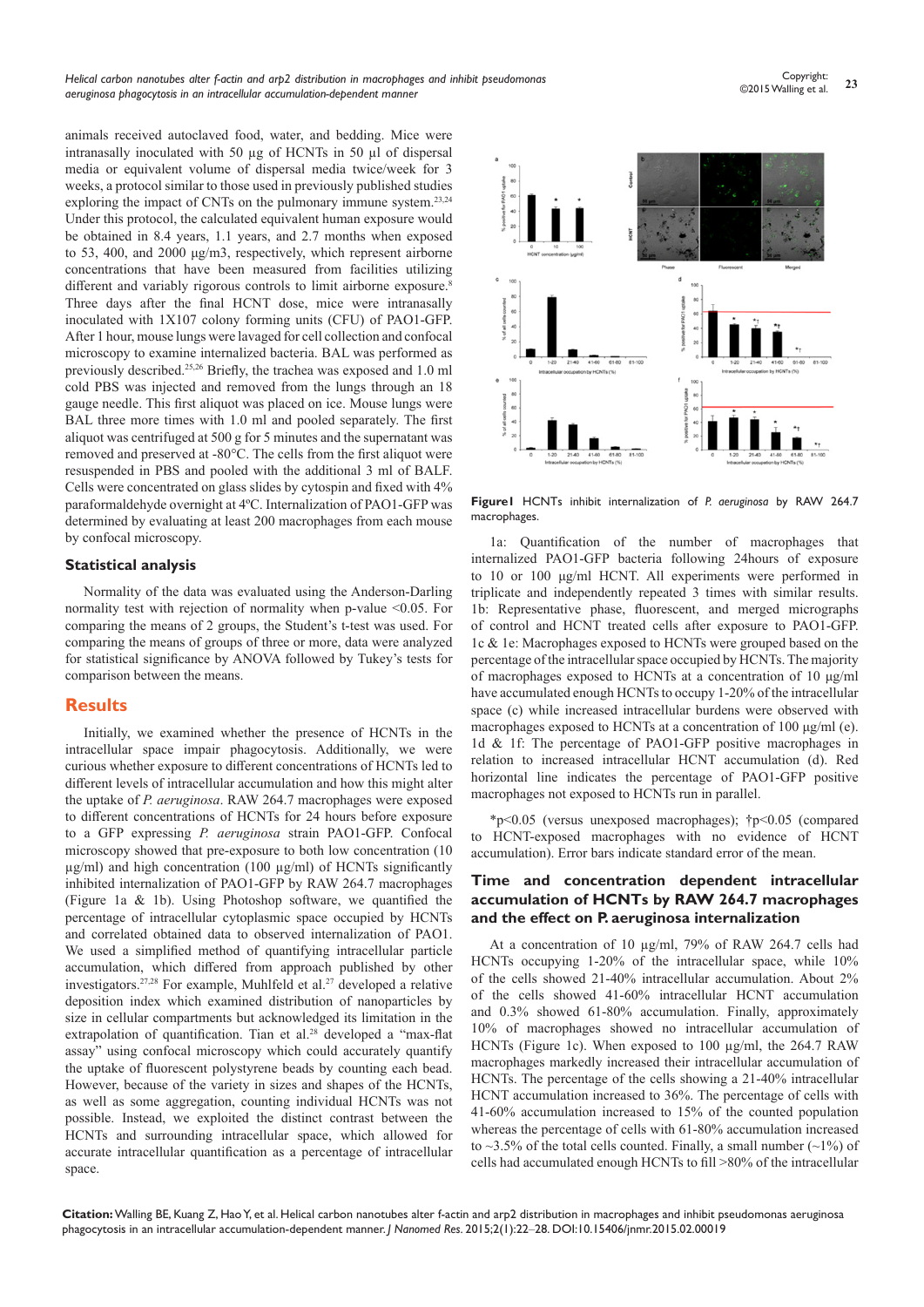space. On the other hand, the proportion of macrophages that had accumulated HCNTs occupying 1-20% of the intracellular space declined to ~42% and the percentage of macrophages, which did not show any evidence of HCNT accumulation, reduced to  $\sim$ 2% of the population counted (Figure 1e). Thus, for the same exposure time, intracellular accumulation of HCNTs was greater when exposed to a higher starting concentration of HCNTs. When compared against unexposed control RAW 264.7 macrophages, increasing intracellular accumulation of HCNTs was associated with a decrease in the uptake of PAO1-GFP (Figure 1d & 1f). This was observed in macrophages exposed to both low and high concentrations of HCNTs. Additionally, as the intracellular HCNT burden increased, the percentage of PAO1- GFP positive macrophages decreased, with the effect being more pronounced at an intracellular HCNT burden >40% regardless of the exposure concentration. Thus, macrophages that have internalized HCNTs are impaired in their ability to subsequently internalize PAO1.

When examining cohorts within a single exposure group, a similar pattern emerged. At an exposure concentration of 10  $\mu$ g/ ml HCNTs, the percentage of PAO1-GFP positive macrophages identified as having accumulated no HCNTs was ~64%, which was not statistically different than the cohort which had accumulated 1-20% HCNTs (~45%) within the intracellular space (Figure 1d). However, those macrophages that had accumulated HCNTs to occupy >20% of their intracellular space were significantly inhibited compared to unencumbered macrophages. Interestingly, at 100 µg/ ml, only those macrophages that had accumulated HCNTs > 40% of their intracellular space showed impaired internalization of PAO1- GFP compared to unencumbered macrophages (Figure 1f). However, unencumbered macrophages in this exposure group represented  $\sim$ 2% of all macrophages counted, which may have elevated the standard error, thus reducing statistical significance.

#### **Distribution of F-actin in RAW 264.7 macrophages following exposure and internalization of HCNTs**

Prior studies have demonstrated that CNTs may interfere with the cytoskeleton in HeLa, mast, and bronchial epithelial cells by forming bundle with F-actin filaments.20-22 Thus, we examined if exposure to HCNTs altered F-actin and Arp2 distribution in RAW 264.7 macrophages. Initial observations with confocal microscopy demonstrated F-actin accumulation (red fluorescence) along the base of both unexposed macrophages (Figure 2a) and HCNT-exposed macrophages (Figure 2c). Interestingly, cross sections of unexposed macrophages demonstrated abundant co-localization of F-actin and Arp2 (Figure 2b) whereas this was markedly reduced in the HCNTexposed macrophages (Figure 2d). Quantification of fluorescent intensity was then performed both across multiple slices from the base to the top of macrophages (Figure 2e), as well as across a long axis and short axis at the cell midline (Figure 2g & 2h). F-actin intensity was similar between exposed and unexposed cells both along the base and at the top. This result is expected as the base is the where cells attach to the coverslip, requiring abundant F-actin polymerization. However, F-actin intensity was significantly lower within the lower 1/3 to 1/2 in those macrophages exposed to HCNTs at 100 µg/ml (Figure 2f). Because of this observation, the pattern of F-actin distribution midway between the base and the top of the cells was selected and measured. To account for different sizes of macrophages observed as well as the presence of the nucleus, 51 equidistant measurements were taken across every cell in the long axis {to include the nucleus, (Figure 2g)} and short axis {excluding the nucleus, (Figure 2h)}. F-actin expression patterns were similar for all groups, with the

greatest intensity along the cell periphery and a noticeable decrease in the cytoplasm (short axis) and nucleus (long axis) (Figure 2i  $\&$ 2j). However, intra-cytoplasmic distribution and intensity, away from directly beneath the cell membrane, were significantly different in those macrophages exposed to HCNTs when compared to unexposed controls, most notably in macrophages exposed to 100 µg/ml (Figure 2i & 2j). Our results indicate that, at a high concentration of HCNTs, F-actin distribution is altered, particularly within the cytoplasm distant from the cell membrane. More importantly, central intra cytoplasmic



expression of F-actin is decreased in macrophages exposed to HCNTs.

**Figure 2** Exposure to HCNTs causes redistribution and impairs expression of F-actin in RAW 264.7 macrophages.

2a & 2b: Confocal images of control RAW 264.7 macrophages<br>with fluorescent tags for F-actin (red) and Arp2 (green) with fluorescent tags for F-actin (red) and Arp2 (green) demonstrate individual and co localization (yellow) of both proteins. 2c & 2d: Macrophages exposed to HCNTs show visibly decreased F-actin and Arp2 within the cytoplasm. 2e & 2f: F-actin fluorescence was measured across 11 slices for each macrophage. Slices were evenly distributed from the base to the top of the cells (e). Mean fluorescence intensity in the lower-middle area of macrophages (slices 2-6) was significantly decreased in macrophages exposed to 100 µg/ml. 2g-2j: Fluorescence was measured across the center of the cells at the mid line (slice 6). Both a long axis measurement (g) which included the nucleus and a short axis measurement (h) were used and equidistant 51 points from edge to edge were analyzed. Measurements across the cells showed the highest intensity along the cell membranes. Macrophages exposed to 100 µg/ ml showed decreased fluorescence intensity in the mid cytoplasmic areas both along the long and short axis (i,j).

\*p<0.05 (versus unexposed macrophages).

#### **HCNTs inhibit F-actin polymerization**

An F-actin polymerization assay was performed in which pyrene conjugated G-actin emits a fluorescent signal upon conjugation to F-actin following the addition of actin polymerization buffer.<sup>29</sup> The presence of different concentrations of HCNTs alone did not result in any polymerization of F-actin (Figure 3). Following the addition of actin polymerization buffer at 20 minutes, F-actin polymerization was rapid in both the untreated and HCNT treated wells. However, HCNTs inhibited both the rate and total F-actin polymerization, which was significant at a concentration of 100  $\mu$ g/ml.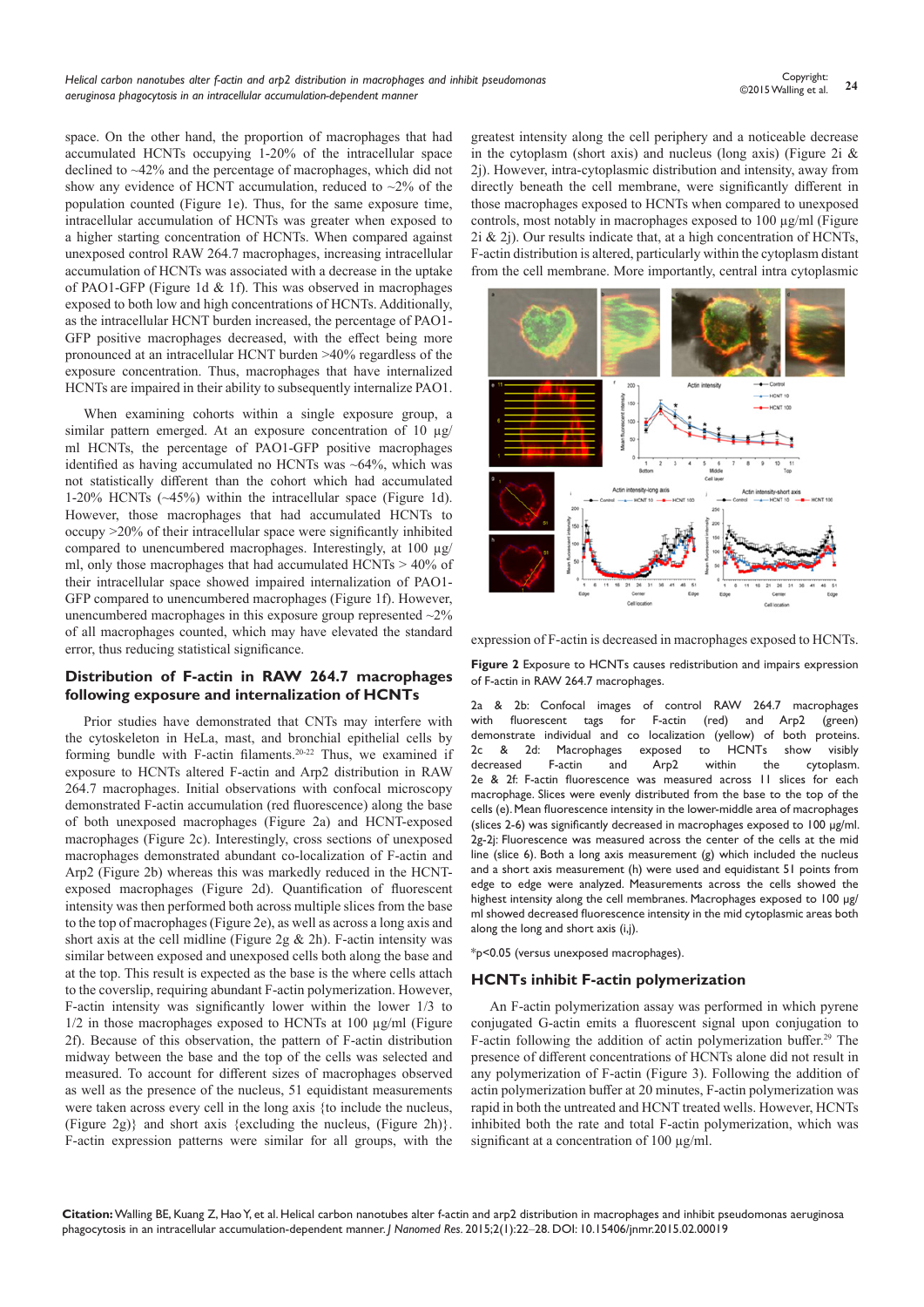

**Figure 3** HCNTs inhibit F-actin polymerization. Depolymerized furanconjugated F-actin was incubated with HCNTs followed by the addition of polymerization buffer. The presence of HCNTs alone did not induce polymerization (arrow). Polymerization of F-actin occurred immediately following the addition of polymerization buffer in all groups (arrowhead). However, both concentrations of HCNTs inhibited polymerization, with 100 µg/ml concentrations significantly inhibited at all time points. All groups were run in quadruplicate and the experiment was repeated once more with similar results.

\*p<0.05 compared to unexposed wells. Error bars indicate standard error of the mean.

#### **Arp2 levels and distribution in cells exposed to HCNTs**

Previous work has demonstrated that exposure to CNTs may alter the distribution of paxillin, which together with actin, are important in the formation of focal adhesion structures.<sup>20</sup> Arp2 is one of the proteins of the Arp2/3 complex important in the formation of phagosomes.16 We examined the effect of HCNT exposure on both distribution and expression of Arp2. We applied the same methodology as described in Figure 2 for examining Arp2 distribution in control and HCNT-exposed RAW 264.7 macrophages. Mean Arp2 intensity was highest at the base of the cells for both unexposed and exposed macrophages (Figure 4a & 4b) and there was no significant difference in Arp2 intensity between unexposed macrophages when compared to macrophages exposed to a 10 µg/ml concentration of HCNTs. However, mean fluorescence intensity across the middle of the cells was significantly lower in macrophages exposed to a 100 µg/ ml concentration of HCNTs compared to unexposed cells (Figure 4b). Arp2 expression at the middle of the macrophage (half way between the base and the top) showed a high degree of variability across the long axis of both nucleus and cytoplasm although macrophages exposed to HCNTs at 100 µg/ml had decreased Arp2 expression across much of the cytoplasm and nucleus compared to unexposed macrophages (Figure 4c & 4e). This pattern was also observed when Arp2 was measured across the short axis (Figure 4d & 4f).

4a & 4b: Arp2 fluorescence was measured across 11 slices for each macrophage. Slices were evenly distributed from the base to the top of the cells (a). Mean fluorescence intensity in the middle area of macrophages (slices 4-9) was significantly decreased in macrophages exposed to 100µg/ml through slices 2-6. 4c-4f: Fluorescence was measured across the center of the cells at the mid line (slice 6). Both a long axis measurement which included the nucleus (c,e), and a short axis measurement which used equidistant 51 points from edge to edge. 4d & 4f were analyzed. Measurements

across the cells showed the highest intensity along the cell membranes. Macrophages exposed to 100µg/ml showed decreased fluorescence intensity in the mid cytoplasmic areas both along the long and short axis while the fluorescence intensity in macrophages exposed to 10µg/ ml was similar to unexposed macrophages.

\*p<0.05 (versus unexposed macrophages)



**Figure 4** HCNTs impair Arp2 expression and limit its redistribution in RAW 264.7 macrophages.

### **Intracellular accumulation of HCNTs attenuates the ability of alveolar macrophages to phagocytize P. aeruginosa**

Our experiments with RAW 264.7 macrophages indicate that intracellular accumulation of HCNTs impaired the uptake of PAO1- GFP. To confirm these results in an *in vivo* model, we examined whether 3 weeks of chronic HCNT exposure would lead to intracellular accumulation in alveolar macrophages and impairment of PAO1-GFP phagocytosis. Similar to what was observed with the RAW 264.7 macrophages, among alveolar macrophages which had internalized HCNTs, the majority had HCNTs occupying 1-20% of the intracellular space, with decreasing percentage of macrophages showing increased HCNT accumulation (Figure 5a). A similar pattern to the experiments with the RAW 264.7 macrophages was observed regarding PAO1-GFP internalization. Significant inhibition of PAO1- GFP internalization was observed in alveolar macrophages with an intracellular accumulation of >20% compared to the alveolar macrophages from infected mice which did not receive HCNTs (Figure 5b). However, alveolar macrophages from HCNT exposed mice that did not take up any HCNTs had no significant difference in PAO1-GFP internalization from alveolar macrophages with a 1-20% intracellular burden. As HCNT accumulation exceeded 40% of intracellular area, internalization of PAO1-GFP was significantly inhibited.

5a: Following 3 weeks of repeated exposure to HCNT, the majority of alveolar macrophages harvested from mice have 1-20% of their intracellular space occupied by HCNTs. The accumulation of intracellular HCNTs was determined in 1000 macrophages. 5b: Increasing burden of HCNTs in alveolar macrophages reduced the uptake of PAO1-GFP. Red horizontal line indicates the percentage of PAO1-GFP positive alveolar macrophages recovered from control mice not exposed to HCNTs. n=4 mice for each group and a minimum of 200 macrophages were evaluated from each animal.

\*p<0.05 (versus unexposed alveolar macrophages); †p<0.05 (compared to HCNT-exposed alveolar macrophages with no evidence of HCNT accumulation). Error bars indicate standard error of the mean.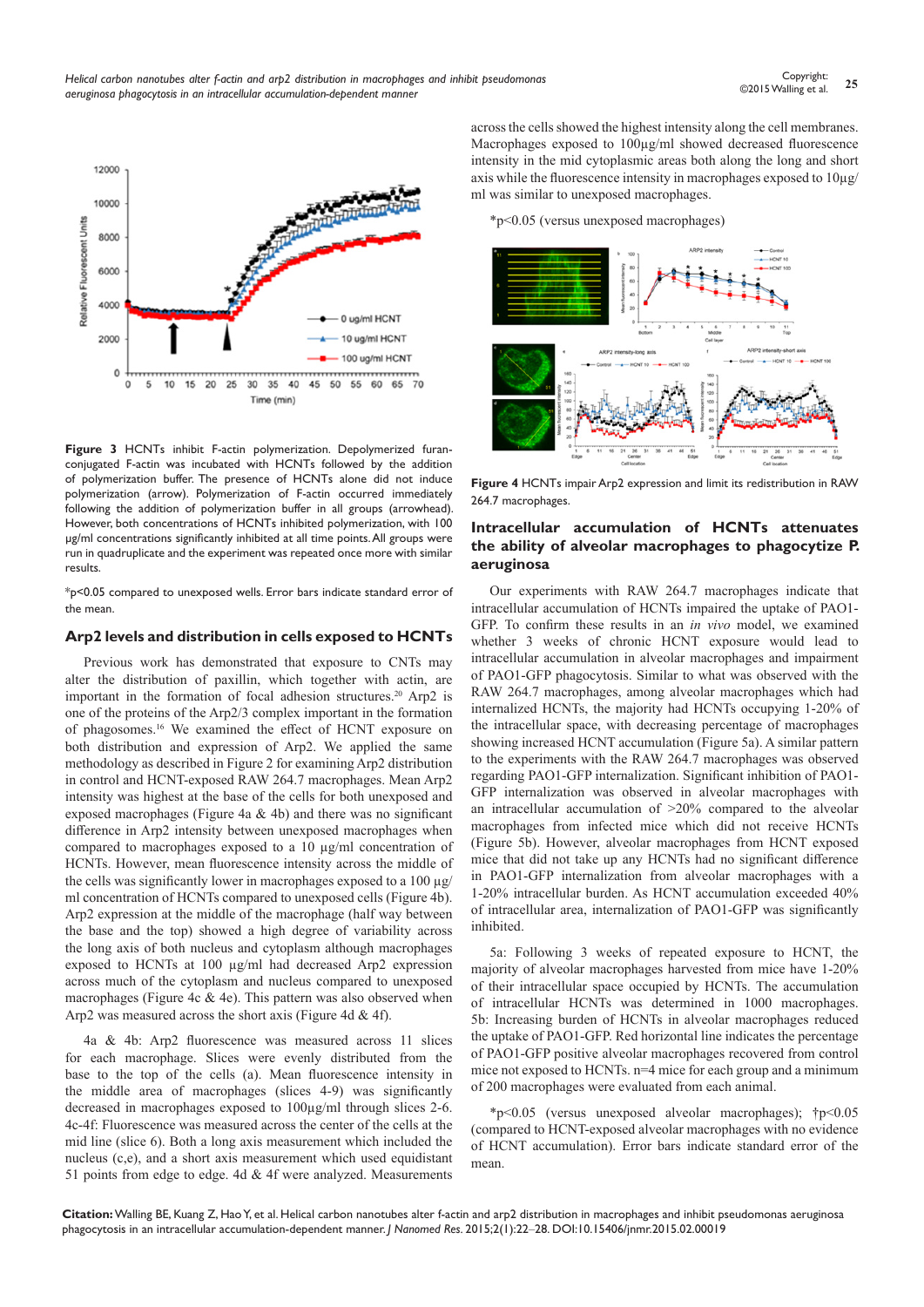

**Figure 5** Intracellular accumulation of HCNTs decreases the uptake of *P. aeruginosa* in alveolar macrophages.

# **Discussion**

The field of nanotoxicology has expanded since the early 2000's as the nanomaterial industry rapidly developed. With the respiratory system being a primary route of direct exposure, much work has focused on the direct impact of nanoparticles on pulmonary health.30-31 Multiple studies have demonstrated nanoparticles modulate cytokine release by leukocytes, but little work has involved known pulmonary pathogens.6,23,32 SWCNTs have been shown to inhibit the phagocytosis of apoptotic bodies and L. mono cytogenes.7,11 Studies comparing different types of nanotubes showed that both low and high doses of SWCNTs, as well as a high dose of MWCNTs, inhibited phagocytosis of latex beads equally well, while a low dose of MWCNTs was not as effective.<sup>9</sup> Furthermore, larger diameter MWCNTs inhibited phagocytosis to a greater extent than those with smaller diameter, a pattern mirroring observed cytotoxicity in that study.<sup>10</sup> In the same study, phagocytic function was also decreased with increasing concentrations of MWCNTs. Previously, we have shown that HCNTs inhibit internalization of *P. aeruginosa* by RAW 264.7 macrophages in a concentration dependent manner.<sup>8</sup> In this study, we examine whether the degree of intracellular accumulation of HCNTs contributed to inhibition of phagocytosis of the respiratory pathogen *P. aeruginosa*. Our results indicated that inhibition of *P. aeruginosa* phagocytosis by macrophages was directly related to the amount of intracellular accumulation of HCNTs. Additionally, accumulated HCNTs inhibited F-actin polymerization and disrupted normal F-actin and Arp2 distribution in macrophages. Disruption of F-actin polymerization, and F-actin and Arp2 distribution, may explain how HCNTs interfere with the internalization of pathogens by macrophages.

Phagocytosis of particles and pathogens is an actin-dependent process which involves the binding of ligands to surface receptors followed by remodeling of the actin cytoskeleton.<sup>33</sup> The binding of opsonins to cell surface receptors activates multiple downstream signals.23,27,31,32 which subsequently induce the remodeling of F-actin filaments by depolymerization and re polymerization at nucleation sites.14 Proper polymerization is essential for many cellular processes including motility, endocytosis, and the formation of phagocytic cups.13,34 The essential role of F-actin in phagocytosis has been demonstrated using the inhibitor cytochalasin D, which blocks F-actin polymerization.<sup>35</sup> The coordination of F-actin assembly to form the phagosome is directed by the Arp2/3 complex.14 Disruption of proper Arp2/3 complex localization will inhibit phagosome formation and prevent uptake of targets bound to receptors.16 Our study has demonstrated that uptake and accumulation of HCNTs alter F-actin and Arp2 distribution and expression in RAW 264.7 macrophages. These results, along with an independent study that demonstrated alterations in the cytoskeleton, including F-actin, by ultrafine particles which resulted in altered phagosome trafficking.<sup>17</sup> suggests that HCNTs themselves may interfere with proper Arp2/3 complex localization, F-actin reorganization, and subsequent uptake of pathogens bound to macrophage receptors. Our data has shown that HCNTs altered F-actin and Arp2 intracellular distribution and inhibited F-actin polymerization. These suggest that HCNTs may impair and the formation of phagosome in response to attachment of pathogens and/or opsonins to phagocytic cell receptors.

Our results differ from Holt et al.<sup>20</sup> who demonstrated that internalization of SWCNTs by HeLa cells causes disbursement of F-actin throughout the cell highlighted by intra-cytoplasmic spikes in actin intensity that were not observed in their control cells. In contrast, Snyder et al.<sup>22</sup> demonstrated decreased intracellular F-actin intensity in MWCNT-exposed human bronchial epithelial cells, similar to what we observed in RAW 264.7 macrophages. The diversity of results illustrates how the biology of individual cell lines as well as the sizes and shapes of CNTs can differentially alter the function of cytoskeletal proteins. Furthermore, Holt et al.<sup>20</sup> showed no inhibition of F-actin polymerization at concentrations of 0.5 and 5  $\mu$ g/ml 20.<sup>20</sup> while we demonstrated slight inhibition at 10 µg/ml and significant inhibition at 100 µg/ml, indicating that the concentration of CNTs also is an important determinant in the intracellular accumulation of nanotubes and disruption of phagocytic function.

Our data does not preclude the possibility that other proteins are impacted by the presence of HCNTs. The Arp2/3 complex is composed of multiple proteins, which are involved in the nucleation of F-actin. The formation of the phagosome around receptor bound pathogens utilizes multiple proteins, which work in concert to polymerize F-actin and depolymerize F-actin around the phagocytic cups. These proteins are also important in the formation of stress fibers. For example, paxillin is a focal adhesion-associated signaling protein which acts as an adaptor involved in cytoskeleton assembly.<sup>36</sup> Paxillin, along with vinculin.<sup>37</sup> co-localizes with F-actin at the anchoring sites of focal adhesion complexes, and is involved in the regulation of cell motility.<sup>38</sup> Studies have suggested that vinculin and paxillin are involved in immunoglobulin and complement mediated phagocytosis.39-40 Importantly, paxillin becomes redistributed in cells treated with SWCNTs.<sup>20</sup> Examination of paxillin and vinculin distribution as well as additional proteins associated with the Arp2/3 complex following exposure to CNTs would help elucidate their impact on F-actin distribution.

Our studies indicated that inhibiting the phagocytosis of *P. aeruginosa* required a relatively high intracellular accumulation of HCNTs. These results are similar to other studies, which demonstrated intracellular-related accumulation of nano-sized particles impairing alveolar macrophage function. Two studies which calculated accumulation of equal-sized round particles within macrophages showed that, when the uptake of uniform round particles exceeded 60% of the macrophage volume, phagocytic clearance of new particles was inhibited.<sup>41-42</sup> These results were corroborated by Oberdorster et al.43 who showed how rat alveolar macrophages with a particle load of ~60% of the normal volume failed to eliminate those particles from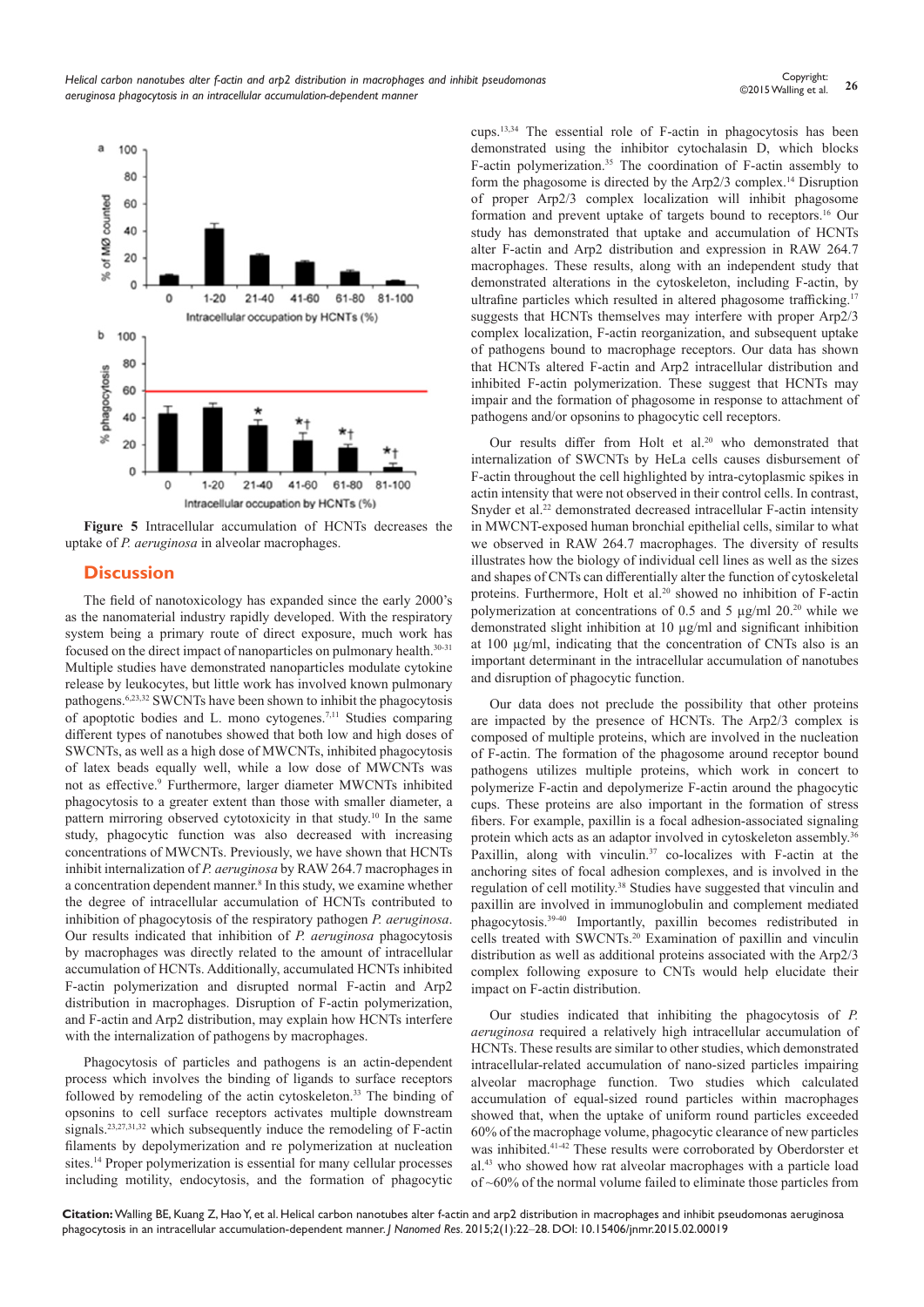*Helical carbon nanotubes alter f-actin and arp2 distribution in macrophages and inhibit pseudomonas aeruginosa phagocytosis in an intracellular accumulation-dependent manner*

the lung. Furthermore, an independent study which demonstrated that exposure to a very low concentration of ultrafine particles actually enhanced the uptake of latex beads by J774.2 macrophages while high concentrations reduced uptake.<sup>37</sup> Although they did not quantify the percentage of intracellular space occupied by the ultrafine particles, it is reasonable to conclude that the distribution of the macrophage population based on particle occupation would resemble our results at 10 µg/ml, if not have an even greater number of macrophages in the 0-20% HCNT accumulation group, which showed no impairment in PAO1-GFP uptake.

One shortfall of our approach is that the RAW macrophages observed are a heterogeneous population with 0%, 1-20%, 21-40% intracellular HCNT burden, etc. which led to unequal counts in each group which, as stated above, may result in higher standard errors for smaller populations which could mask significant differences. Also, studies have suggested that macrophages which have taken up particles may release cytokine signals which impair unencumbered macrophage function, including migration and clearance of particles from the lung.44-45 Potentially, cytokines secreted by particleencumbered macrophages may impair the phagocytic function of unencumbered macrophages. Finally, separating macrophage populations based on intracellular HCNT burden prior to exposure to PAO1-GFP would be of value to compare phagocytic function but is not technically plausible.

Our results correlating inhibition of phagocytosis to the intracellular accumulation of CNTs expands on the complex relationship between particulate uptake and pulmonary innate immunity that has been observed by other investigators. Shvedova et al.<sup>7</sup> demonstrated statistically similar inhibition of L. monocytogenes by alveolar macrophages despite using two different SWCNT exposure concentrations. Similarly, Jia et al.<sup>9</sup> reported showed equal inhibition of the phagocytosis of latex beads following exposure to two different concentrations of SWCNTs, but that SWCNTs inhibited phagocytosis greater than MWCNTs, regardless of exposure concentration. Within the same report, the authors showed a concentration dependent inhibition of latex bead phagocytosis by MWCNTs. Moreover, a separate study reported a concentration dependent inhibition of the phagocytosis of latex beads by MWCNTs larger than 40 nm in diameter [10]. Collectively, these studies by us and others suggest that the type of CNTs internalized by human cells may differentially impact the biological machinery required to phagocytize targets.

# **Conclusion**

In summary, we demonstrate that HCNTs can inhibit internalization of *P. aeruginosa*. Mechanistically, this inhibition is, in part, a result of the accumulation of HCNTs in the intracellular space. Intracellular accumulation of HCNTs disrupts the normal distribution of F-actin and Arp2, which are essential components of the phagocytic machinery, most likely through inhibition of F-actin polymerization. Furthermore, co- localization of F-actin and Arp2 in the cytoplasm distant from the cell membrane appears to be inhibited by a high concentration of HCNTs. Proteins with roles in F-actin anchoring and remodeling for movement and phagocytosis, including vinculin and paxillin, as well as other proteins in the Arp2/3 complex may also be affected by HCNT accumulation and are worthy of further examination.

# **Acknowledgment**

None.

# **Conflict of interest**

None.

## **References**

- 1. [Kayat J, Gajbhiye V, Tekade RK, Jain NK Pulmonary toxicity of carbon](http://www.ncbi.nlm.nih.gov/pubmed/20620235)  [nanotubes: a systematic report.](http://www.ncbi.nlm.nih.gov/pubmed/20620235) *Nanomedicine*. 2011;7(1):40-49.
- 2. [Wang X, Xia T, Addo Ntim S et al. Dispersal state of multi walled](http://www.ncbi.nlm.nih.gov/pubmed/22047207)  [carbon nanotubes elicits profibrogenic cellular responses that correlate](http://www.ncbi.nlm.nih.gov/pubmed/22047207)  [with fibrogenesis biomarkers and fibrosis in the murine lung.](http://www.ncbi.nlm.nih.gov/pubmed/22047207) *ACS Nano.* [2011;5\(12\):9772‒9787.](http://www.ncbi.nlm.nih.gov/pubmed/22047207)
- 3. [Shvedova AA, Kisin ER, Mercer R et al. Un usual inflammatory and](http://www.ncbi.nlm.nih.gov/pubmed/15951334)  fibrogenic pulmonary responses to single-walled carbon nanotubes in mice. [Am J Physiol Lung Cell Mol Physiol.](http://www.ncbi.nlm.nih.gov/pubmed/15951334) 2005;289(5):698-708.
- 4. Ma-Hock L, Treumann S, Strauss V et al. Inhalation toxicity of [multiwall carbon nanotubes in rats exposed for 3 months](http://www.ncbi.nlm.nih.gov/pubmed/19584127)*. Toxicological science.*[s 2009;112\(2\):468‒481.](http://www.ncbi.nlm.nih.gov/pubmed/19584127)
- 5. [Herzog E, Byrne HJ, Casey A et al. SWCNT suppresses inflammatory](http://www.ncbi.nlm.nih.gov/pubmed/19041333)  [mediator responses in human lung epithelium](http://www.ncbi.nlm.nih.gov/pubmed/19041333) *in vitro*. *Toxicol Appl Pharmacol.* [2009;234\(3\):378‒390.](http://www.ncbi.nlm.nih.gov/pubmed/19041333)
- 6. [Mitchell LA, Gao J, Wal RV et al. Pulmonary and systemic immune](http://www.ncbi.nlm.nih.gov/pubmed/17660506)  [response to inhaled multi walled carbon nanotubes.](http://www.ncbi.nlm.nih.gov/pubmed/17660506) *Toxicol Sci.* [2007;100\(1\):203‒214.](http://www.ncbi.nlm.nih.gov/pubmed/17660506)
- 7. [Shvedova AA, Fabisiak JP, Kisin ER et al. Sequential exposure to](http://www.ncbi.nlm.nih.gov/pubmed/18096873)  [carbon nanotubes and bacteria enhances pulmonary inflammation and](http://www.ncbi.nlm.nih.gov/pubmed/18096873)  infectivity. *[Am J Respir Cell Mol Biol.](http://www.ncbi.nlm.nih.gov/pubmed/18096873)* 2008;38(5):579‒590.
- 8. [Walling BE, Kuang Z, Hao Y et al. Helical Carbon Nanotubes](http://journals.plos.org/plosone/article?id=10.1371/journal.pone.0080283)  Enhance the Early Immune Response and Inhibit Macrophage-Mediated Phagocytosis of *[Pseudomonas aeruginosa. PLoS One.](http://journals.plos.org/plosone/article?id=10.1371/journal.pone.0080283)* [2013;8\(11\):80283‒80283.](http://journals.plos.org/plosone/article?id=10.1371/journal.pone.0080283)
- 9. [Jia G, Wang H, Yan L et al. Cytotoxicity of carbon nanomaterials:](http://www.ncbi.nlm.nih.gov/pubmed/15787380)  single-wall nanotube, multi-wall nanotube, and fullerene. *Environ Sci Technol.* [2005;39\(5\):1378‒1383.](http://www.ncbi.nlm.nih.gov/pubmed/15787380)
- 10. Wang X, Jia G, Wang H et al. Diameter effects on cytotoxicity of multi[walled carbon nanotubes.](http://www.ncbi.nlm.nih.gov/pubmed/19452965) *J Nanosci Nanotechnol*. 2009;9(5):3025-3033.
- 11. Witasp E, Shvedova AA, Kagan VE et al. Single-walled carbon [nanotubes impair human macrophage engulfment of apoptotic cell](http://www.ncbi.nlm.nih.gov/pubmed/19558245)  corpses[. Inhal Toxicol Suppl.](http://www.ncbi.nlm.nih.gov/pubmed/19558245) 2009;1:131-136.
- 12. [Lavoie EG, Wangdi T, Kazmierczak BI Innate immune](http://www.ncbi.nlm.nih.gov/pubmed/21839853)  responses to *[Pseudomonas aeruginosa](http://www.ncbi.nlm.nih.gov/pubmed/21839853)* infection. *Microb Infect.* [2011;13\(14‒15\):1133‒1145.](http://www.ncbi.nlm.nih.gov/pubmed/21839853)
- 13. [May RC, Machesky LM Phagocytosis and the actin cytoskeleton.](http://www.ncbi.nlm.nih.gov/pubmed/11228151) *J Cell*  Sci. 2001;114(6):1061-1077.
- 14. [Millard TH, Sharp SJ, Machesky LM Signalling to actin assembly via](http://www.ncbi.nlm.nih.gov/pubmed/15040784)  the WASP (Wiskott-Aldrich syndrome protein)-family proteins and the Arp2/3 complex. *Biochem J.* 2004;380(1):1-17.
- 15. [Cooper JA Effects of cytochalasin and phalloidin on actin.](http://www.ncbi.nlm.nih.gov/pubmed/3312229/) *J Cell Biol.* [1987;105\(4\):1473‒1478.](http://www.ncbi.nlm.nih.gov/pubmed/3312229/)
- 16. [May RC, Caron E, Hall A, Machesky LM Involvement of the Arp2/3](http://www.ncbi.nlm.nih.gov/pubmed/10783245)  [complex in phagocytosis mediated by FcgammaR or CR3.](http://www.ncbi.nlm.nih.gov/pubmed/10783245) *Nat Cell Biol.* [2000;2\(4\):246‒248.](http://www.ncbi.nlm.nih.gov/pubmed/10783245)
- 17. [Moller W, Hofer T, Ziesenis A et al. Ultrafine particles cause](http://www.ncbi.nlm.nih.gov/pubmed/12183099)  [cytoskeletal dysfunctions in macrophages.](http://www.ncbi.nlm.nih.gov/pubmed/12183099) *Toxicol Appl Pharmacol.* [2002;182\(3\):197‒207.](http://www.ncbi.nlm.nih.gov/pubmed/12183099)
- 18. Helfenstein M, Miragoli M, Rohr S et al. Effects of combustion-derived [ultrafine particles and manufactured nanoparticles on heart cells](http://www.ncbi.nlm.nih.gov/pubmed/18824210) *in vitro. Toxicology.* [2008;253\(1‒3\):70‒78.](http://www.ncbi.nlm.nih.gov/pubmed/18824210)
- 19. [Kaiser JP, Wick P, Manser P et al. Single walled carbon nanotubes](http://www.ncbi.nlm.nih.gov/pubmed/17990080)  [\(SWCNT\) affect cell physiology and cell architecture.](http://www.ncbi.nlm.nih.gov/pubmed/17990080) *J Mater Sci Mater Med.* 2008;19(4):1523-1527.
- 20. [Holt BD, Short PA, Rape AD et al. Carbon nanotubes reorganize actin](http://www.ncbi.nlm.nih.gov/pubmed/20669976)  structures in cells and *ex vivo*. *ACS Nano.* [2010;4\(8\):4872‒4878.](http://www.ncbi.nlm.nih.gov/pubmed/20669976)

**Citation:** Walling BE, Kuang Z, Hao Y, et al. Helical carbon nanotubes alter f-actin and arp2 distribution in macrophages and inhibit pseudomonas aeruginosa phagocytosis in an intracellular accumulation-dependent manner. *J Nanomed Res.* 2015;2(1):22‒28. DOI[:10.15406/jnmr.2015.02.00019](https://doi.org/10.15406/jnmr.2015.02.00019)